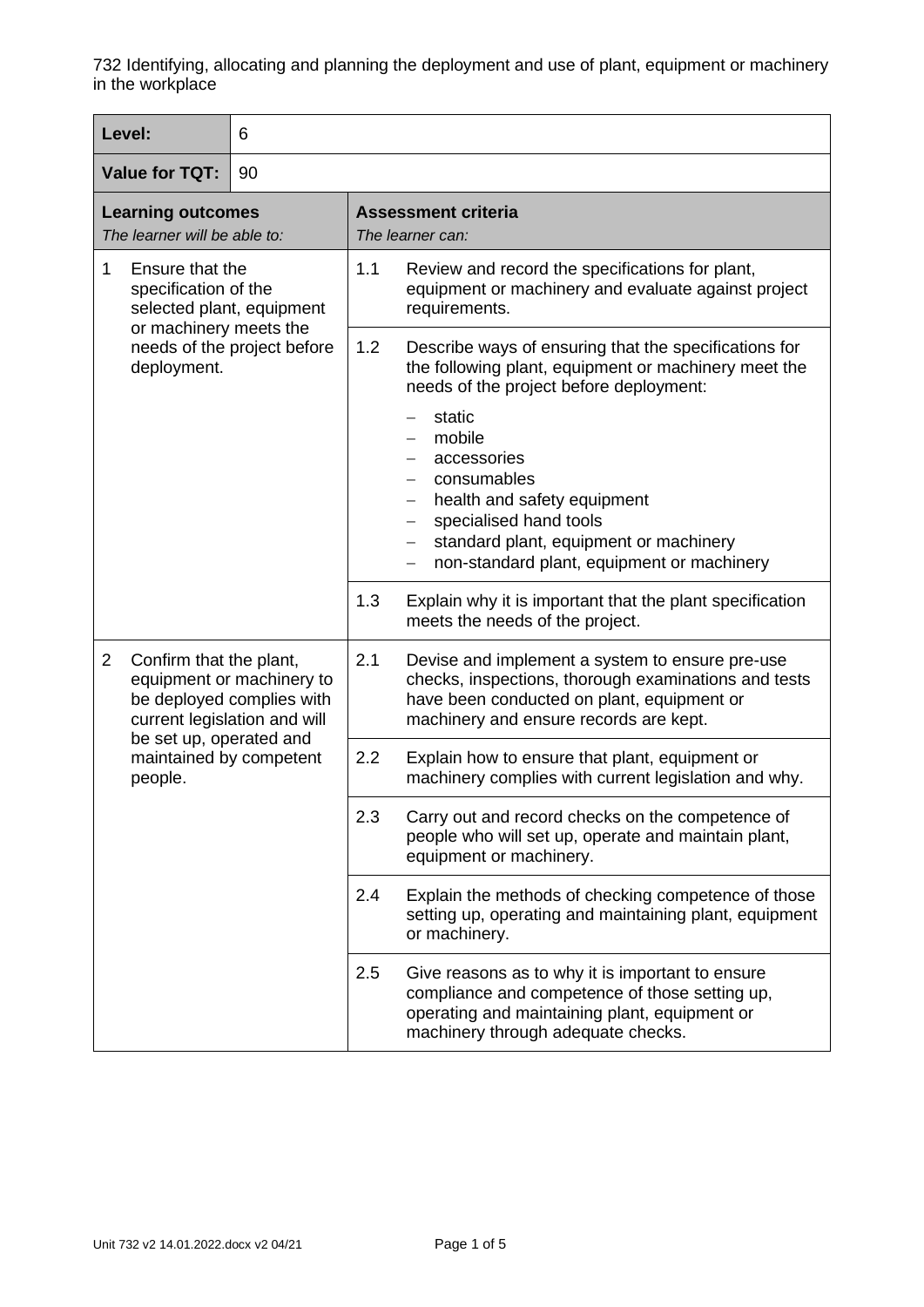| <b>Learning outcomes</b><br>The learner will be able to: |                                                                                                                                                                                     | <b>Assessment criteria</b><br>The learner can: |                                                                                                                                                                                                                                                          |
|----------------------------------------------------------|-------------------------------------------------------------------------------------------------------------------------------------------------------------------------------------|------------------------------------------------|----------------------------------------------------------------------------------------------------------------------------------------------------------------------------------------------------------------------------------------------------------|
| 3                                                        | Implement a system to<br>update the deployment and<br>allocation of plant,<br>equipment or machinery,<br>and operators, as the<br>project progresses, or<br>changes occur.          | 3.1                                            | Implement and use a system that updates the<br>deployment, allocation and use of plant, equipment or<br>machinery and operators as the project progresses or<br>changes occur.                                                                           |
|                                                          |                                                                                                                                                                                     | 3.2                                            | Explain the various methods of implementing an<br>effective system that can update the deployment and<br>allocation of plant, equipment or machinery as the<br>project progresses and changes occur.                                                     |
|                                                          |                                                                                                                                                                                     | 3.3                                            | Explain why a system for updating the deployment and<br>allocation of plant, equipment or machinery is required.                                                                                                                                         |
|                                                          |                                                                                                                                                                                     | 3.4                                            | Make recommendations on the use of alternative types<br>of plant, equipment or machinery to decision makers.                                                                                                                                             |
|                                                          |                                                                                                                                                                                     | 3.5                                            | Explain ways of recommending alternative plant,<br>equipment or machinery to decision makers.                                                                                                                                                            |
| 4                                                        | Identify hazards, assess<br>and mitigate risks arising<br>from the use of plant,<br>equipment or machinery<br>and implement measures<br>that protect people and the<br>environment. | 4.1                                            | Evaluate risks arising from hazards and apply<br>measures in order to protect the workforce, sub-<br>contractors, suppliers, consultants, occupants, visitors,<br>the general public and the environment relating to at<br>least three of the following: |
|                                                          |                                                                                                                                                                                     |                                                | methods of work<br>risk assessment<br>safe use and storage of tools<br>safe use and storage of materials<br>traffic management.<br>-                                                                                                                     |
|                                                          |                                                                                                                                                                                     | 4.2                                            | Explain the various methods of identifying hazards and<br>assessing risks arising from the use of plant,<br>equipment or machinery.                                                                                                                      |
|                                                          |                                                                                                                                                                                     | 4.3                                            | Explain how to mitigate risks by implementing<br>measures that protect the workforce, sub-contractors,<br>suppliers, consultants, occupants, visitors, the general<br>public and the environment by the application of the<br>following information:     |
|                                                          |                                                                                                                                                                                     |                                                | methods of work<br>risk assessment<br>safe use and storage of tools<br>safe use and storage of materials<br>traffic management.                                                                                                                          |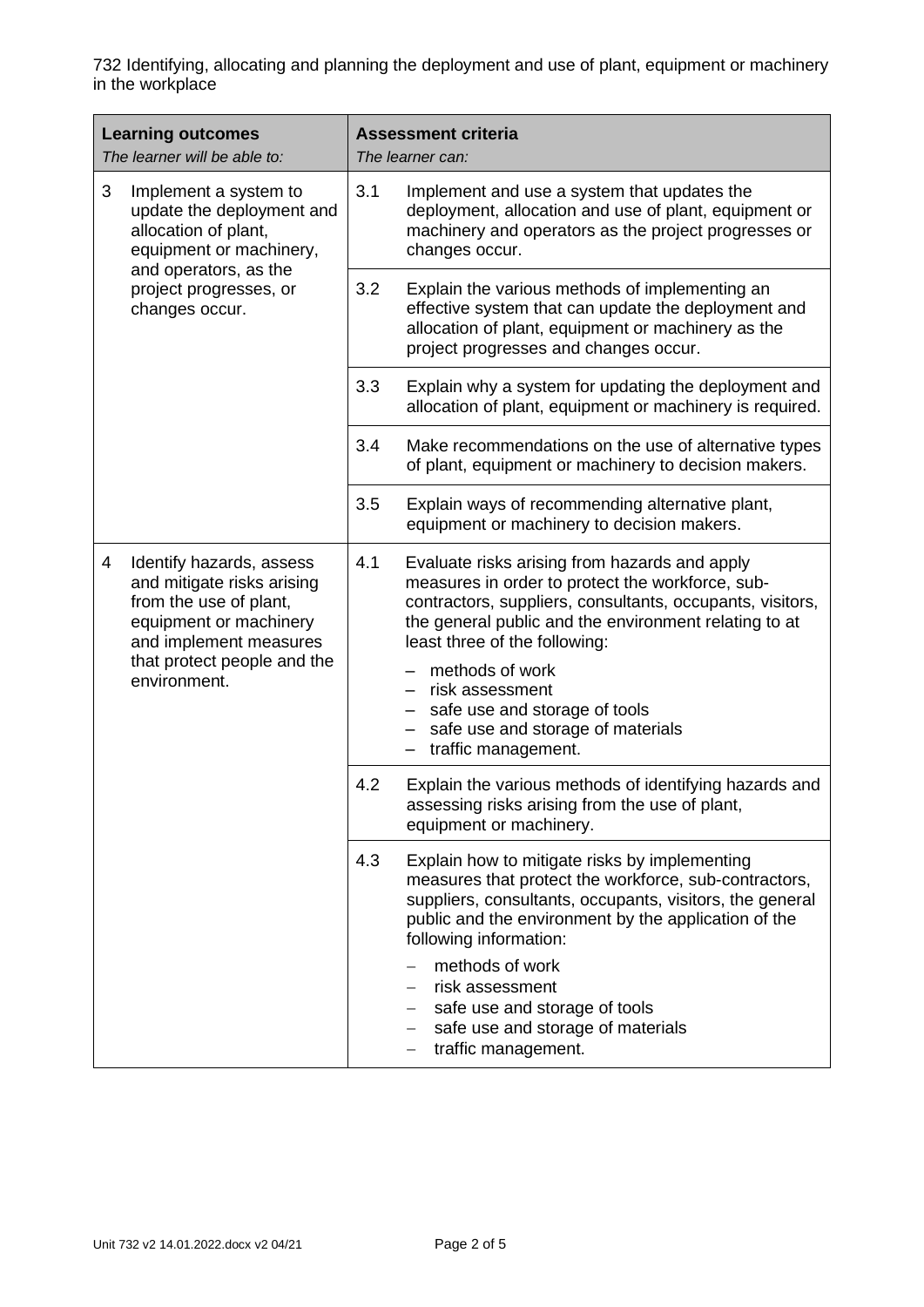| <b>Learning outcomes</b><br>The learner will be able to:                                                                                                                | <b>Assessment criteria</b><br>The learner can:                                                                                                                                                                                                                                                                                                                                                                                                                     |  |
|-------------------------------------------------------------------------------------------------------------------------------------------------------------------------|--------------------------------------------------------------------------------------------------------------------------------------------------------------------------------------------------------------------------------------------------------------------------------------------------------------------------------------------------------------------------------------------------------------------------------------------------------------------|--|
| 5<br>Ensure that plant,<br>equipment or machinery<br>operations are planned,<br>appropriately supervised<br>and conducted in<br>accordance with current<br>legislation. | 5.1<br>Analyse the following to ensure that plant, equipment<br>or machinery operations are planned, appropriately<br>supervised and conducted in accordance with current<br>legislation:<br>safe systems of work written or approved for plant,<br>equipment or machinery operations<br>roles and responsibilities allocated to plant,<br>equipment or machinery supervisors, operators<br>and users<br>information passed to operators, users and<br>supervisors |  |
|                                                                                                                                                                         | 5.2<br>Describe various methods of writing or approving safe<br>systems of work for the use of plant, equipment or<br>machinery.                                                                                                                                                                                                                                                                                                                                   |  |
|                                                                                                                                                                         | 5.3<br>Explain how best to inform relevant persons about the<br>use of plant, equipment or machinery in relation to<br>organisational requirements.                                                                                                                                                                                                                                                                                                                |  |
|                                                                                                                                                                         | 5.4<br>Explain how to ensure that plant, equipment or<br>machinery operations are supervised and conducted in<br>accordance with current legislation and organisational<br>requirements.                                                                                                                                                                                                                                                                           |  |
|                                                                                                                                                                         | 5.5<br>Explain how to maintain effective records for the<br>competence of supervisors, operators and users.                                                                                                                                                                                                                                                                                                                                                        |  |
| Ensure the suitable<br>6<br>storage, servicing and<br>maintenance of plant,<br>equipment or machinery<br>has been arranged to<br>meet organisational<br>requirements.   | 6.1<br>Analyse the following to ensure that the suitable<br>storage, servicing and maintenance of plant,<br>equipment or machinery has been arranged and<br>meets organisational requirements:<br>arrangements for the storage of plant, equipment<br>or machinery<br>checks made for the serviceability and<br>maintenance of plant, equipment or machinery as<br>appropriate to organisational requirements.                                                     |  |
|                                                                                                                                                                         | 6.2<br>Explain how to confirm that plant, equipment or<br>machinery is stored, serviced, maintained, examined<br>and inspected in accordance with organisational<br>requirements.                                                                                                                                                                                                                                                                                  |  |
|                                                                                                                                                                         | 6.3<br>Explain why is important to ensure that, plant,<br>equipment or machinery is stored, serviced,<br>maintained, examined and inspected in accordance<br>with organisational requirements.                                                                                                                                                                                                                                                                     |  |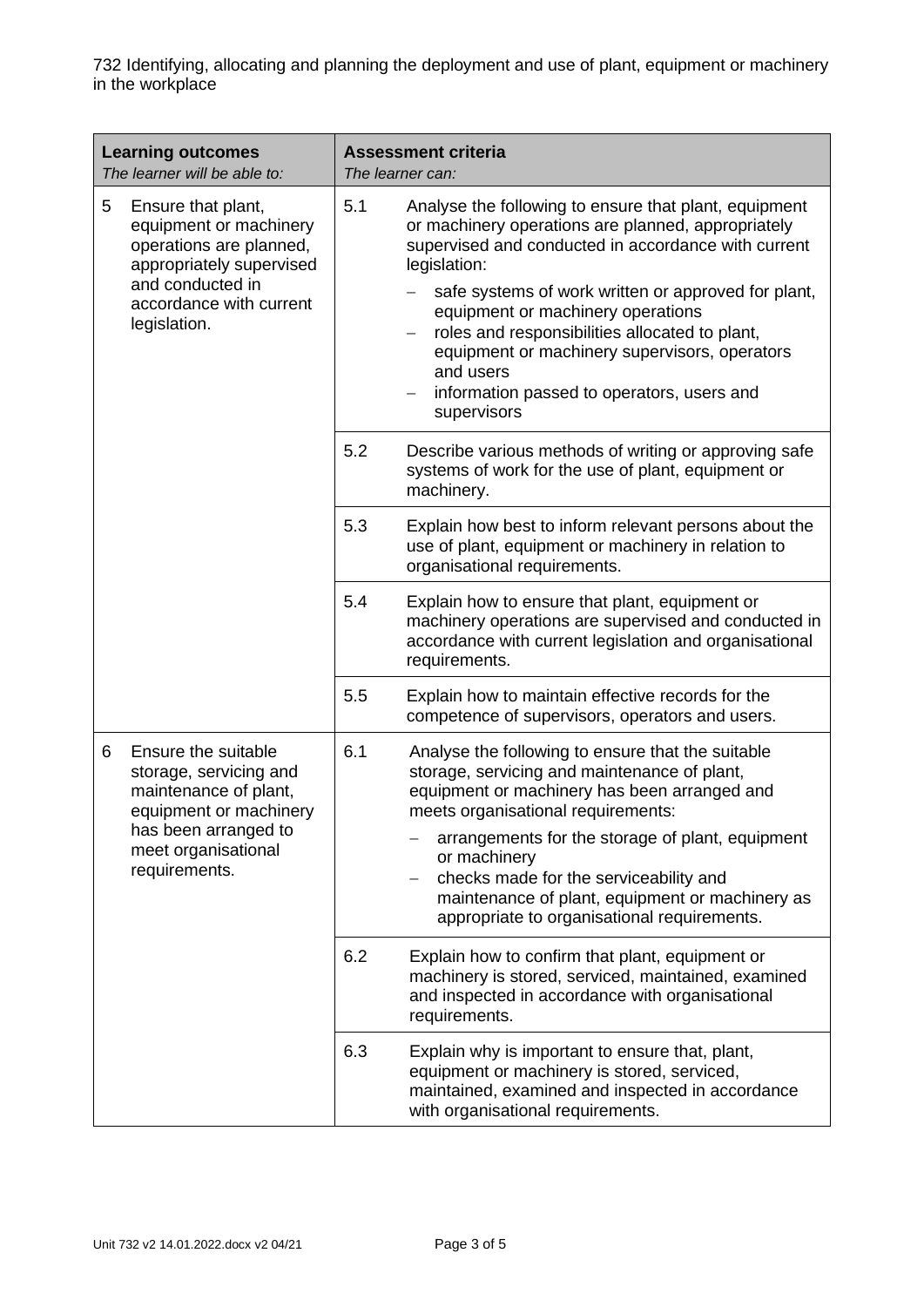| <b>Learning outcomes</b><br>The learner will be able to:                                    |                                                                                                                                    | <b>Assessment criteria</b><br>The learner can: |                                                                                                                                                                                                                                                                                            |
|---------------------------------------------------------------------------------------------|------------------------------------------------------------------------------------------------------------------------------------|------------------------------------------------|--------------------------------------------------------------------------------------------------------------------------------------------------------------------------------------------------------------------------------------------------------------------------------------------|
| $\overline{7}$<br>Identify and record the<br>and users of plant,<br>equipment or machinery. | competency requirements<br>for supervisors, operators                                                                              | 7.1                                            | Identify and record the competency requirements for<br>supervisors, operators and users of plant, equipment<br>or machinery that will or could support the project or<br>future projects in relation to organisational<br>requirements.                                                    |
|                                                                                             |                                                                                                                                    | 7.2                                            | Explain the various methods of identifying competence<br>requirements for plant, equipment or machinery<br>supervisors, operators and users according to<br>organisational requirements.                                                                                                   |
|                                                                                             |                                                                                                                                    | 7.3                                            | Explain how to compare identified competency needs<br>with the needs of the project and future projects.                                                                                                                                                                                   |
|                                                                                             |                                                                                                                                    | 7.4                                            | Explain how to determine if a person meets the<br>competency requirements of their project role.                                                                                                                                                                                           |
|                                                                                             |                                                                                                                                    | 7.5                                            | Explain how to arrange development for supervisors,<br>operators and users of plant, equipment or machinery<br>according to organisational requirements.                                                                                                                                   |
| 8                                                                                           | Promote and record<br>opportunities to suggest<br>improvements in plant<br>operations.                                             | 8.1                                            | Promote and record opportunities to at least four of the<br>following in order to suggest improvements:<br>supervisors<br>operators<br>users<br>the workforce<br>members of the public<br>stakeholders<br>clients and other duty holders<br>visitors<br>$\qquad \qquad -$<br>supply chain. |
|                                                                                             |                                                                                                                                    | 8.2                                            | Explain how to promote and record opportunities to<br>suggest improvements in plant operations.                                                                                                                                                                                            |
|                                                                                             |                                                                                                                                    | 8.3                                            | Explain why it is important to promote and record<br>opportunities to suggest improvements in plant<br>operations.                                                                                                                                                                         |
| 9                                                                                           | Ensure that plant,<br>equipment or machinery<br>which is no longer needed<br>is returned or removed and<br>records are maintained. | 9.1                                            | Make arrangements to allow plant, equipment or<br>machinery to be removed or returned and keep<br>records.                                                                                                                                                                                 |
|                                                                                             |                                                                                                                                    | 9.2                                            | Describe how to return or remove plant, equipment or<br>machinery which is no longer needed.                                                                                                                                                                                               |
|                                                                                             |                                                                                                                                    | 9.3                                            | Give reasons why it is important that plant, equipment<br>or machinery should be returned or removed when it is<br>no longer needed and adequate records kept.                                                                                                                             |